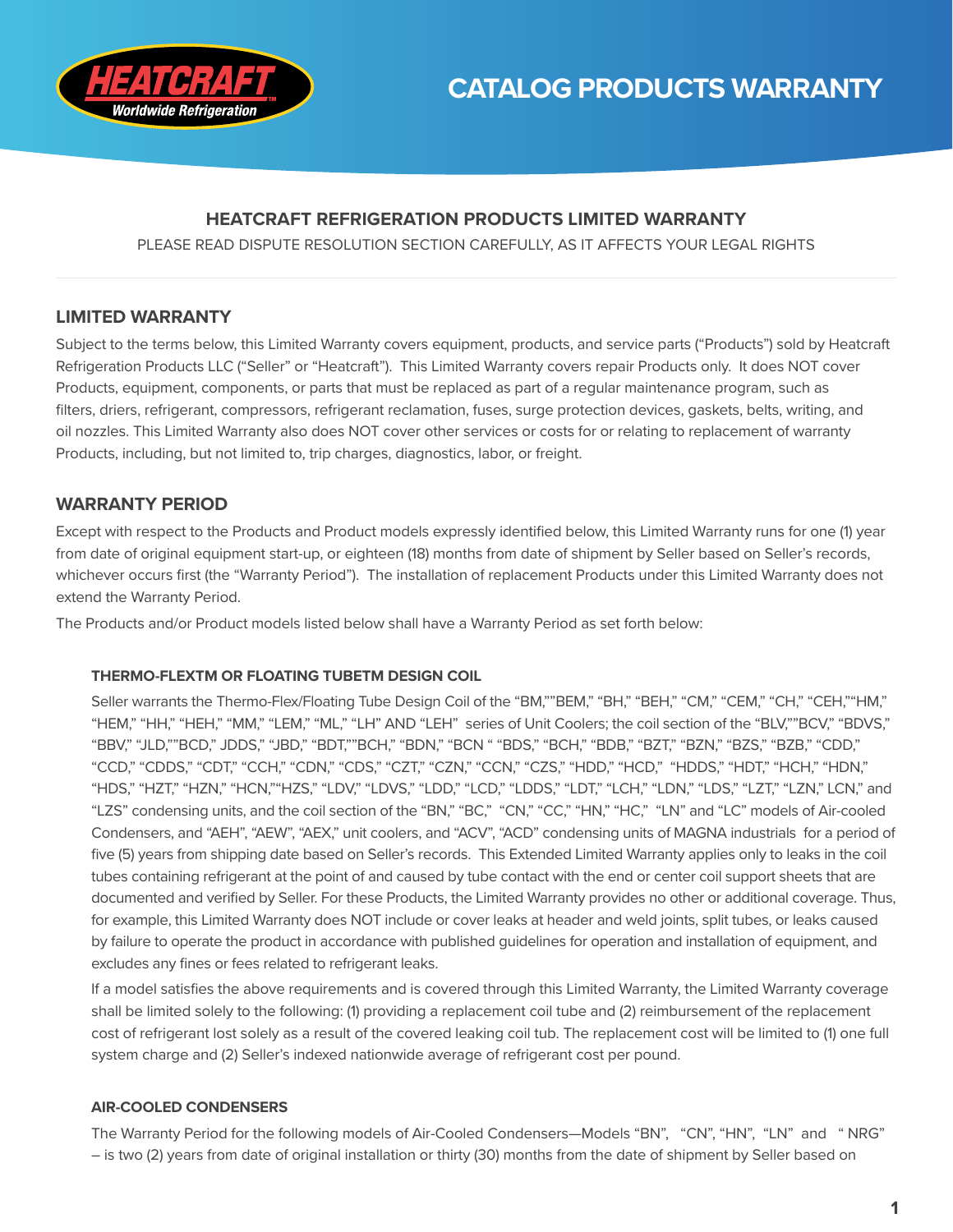

Seller's records, whichever first occurs.

### **OPTIONAL EC CONDENSER FAN MOTORS EC MOTORS**

The Warranty Period for five Blade motor assemblies is three (3) years from date of original installation or forty-two (42) months from date of shipment by Seller based on Seller's records, whichever first occurs.

#### **UNIT COOLER EC FAN MOTORS**

The Warranty Period for Unit Cooler EC Fan Motors is two (2) years from date of original installation or thirty (30) months from date of shipment by Seller based on Seller's records, whichever first occurs.

#### **BEACON II™ CONTROL SYSTEMS, QUICK RESPONSE CONTROLLER (QRC) & INTELLIGEN™ CONTROLLER**

The Warranty Period for the Beacon II™ Control System, Quick Response Controller, and intelliGen™ Controller parts is three (3) years from the date of original installation or forty-two (42) months from the date of shipment by Seller based on Seller's records, whichever first occurs.

### **PRO3 PACKAGED REFRIGERATION SYSTEM**

The Warranty Period for the PRO3 Packaged Refrigeration System is two (2) years from date of original installation or thirty (30) months from date of shipment by Seller based on Seller's records, whichever first occurs.

#### **HYPERCORE™ MICROCHANNEL COIL**

The Warranty Period for the Hypercore™ Microchannel Condenser Coil is two (2) years from date of original installation or thirty (30) months from date of shipment by Seller based on Seller's records, whichever first occurs.

#### **SMART DEFROST KIT™**

The Warranty Period for the Smart Defrost Kit™ is two (2) years from date of original installation or thirty (30) months from date of shipment by Seller based on Seller's records, whichever first occurs.

#### **LG SCROLL COMPRESSORS**

The Warranty Period for the LG Scroll Compressors is two (2) years from date of original installation or thirty (30) months from date of shipment by Seller based on Seller's records, whichever first occurs.

#### **MAGNA® INDUSTRIAL REFRIGERATION**

The Warranty Period for the Magna Industrial branded products is two (2) years from date of original installation or thirty (30) months from the date of shipment by Seller based on Seller's records, whichever first occurs.

#### **MOTOR COMPRESSORS**

Motor compressor replacements or exchanges shall be made through the nearest authorized wholesaler of the motor compressor manufacturer (not at Seller's factory) and no freight shall be allowed for transportation of the motor compressor to and from the wholesaler. The replacement motor compressor shall be identical to the model of the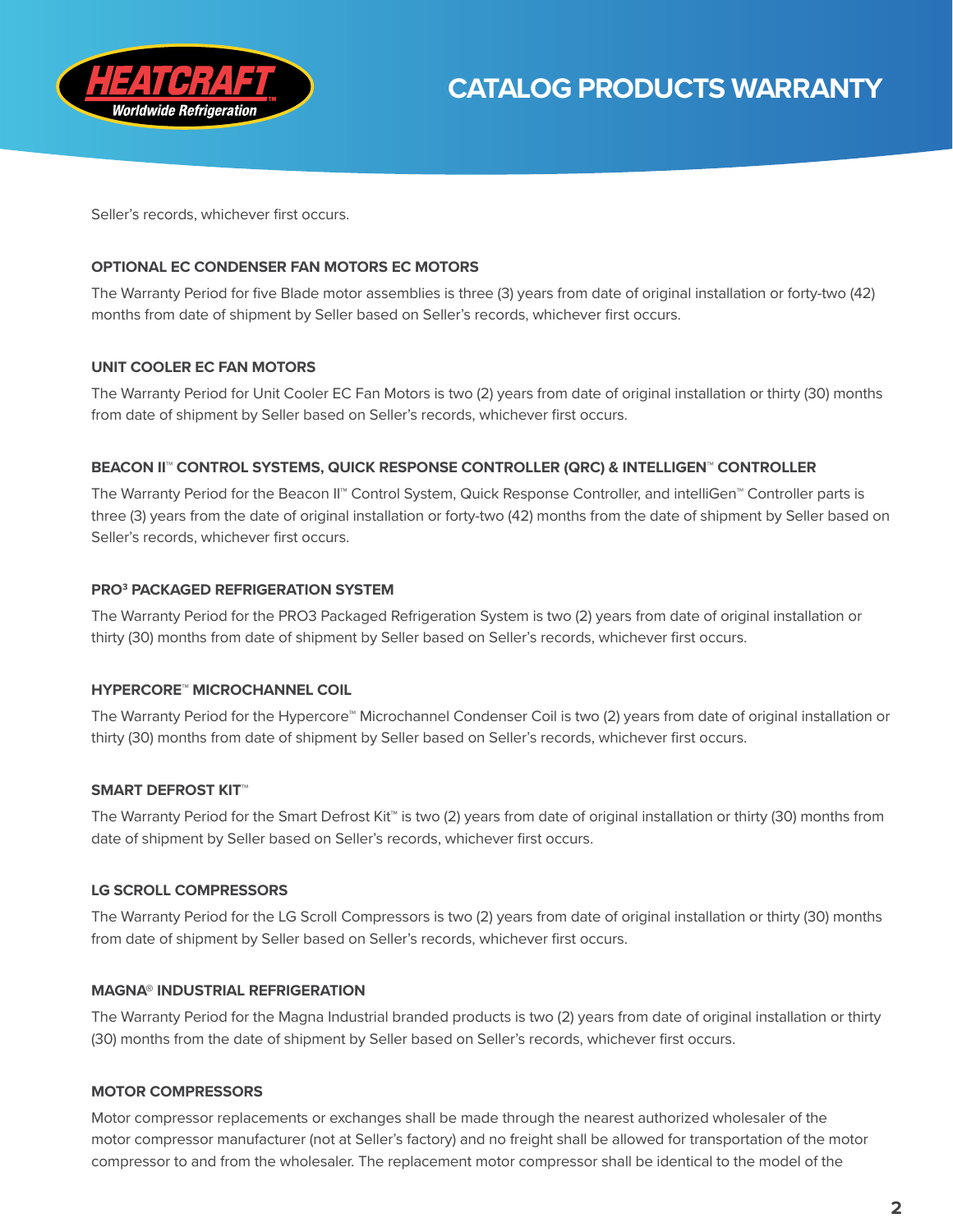

motor compressor being replaced. Additional charges, which may be incurred throughout the substitution of other than identical replacements, are not covered by this Limited Warranty. An optional, non-assignable, three (3) or four (4) year extended compressor warranty and/or service agreement may be purchased for extra cost within the boundaries of the United States of America, its territories and possessions, and Canada.

Replacements within the time period of the Limited Warranty (as modified in some instances as stated above) are available through the distributor; for the remaining years, the Purchaser must submit a proof-of-purchase of a compressor and supply it to Heatcraft Warranty Claims for reimbursement. The Limited Warranty covers only the replacement of the motor and not labor or other components or parts. Other requirements apply in addition to the requirements and exclusions set forth in the Limited Warranty.

## **WARRANTY COVERAGE**

This Limited Warranty is only available for Products that were sold and installed within the Continental United States of America and Canada, applies only to the original purchaser of the Products (the "Purchaser"), and is not assignable. Any purported assignment by Purchaser violates this term and shall be deemed null and void.

If, during the Warranty Period, Products covered by this Limited Warranty are found to Seller's reasonable and good faith satisfaction to be defective upon examination, the Product will, at Seller's discretion, be (1) repaired or (2) replaced and returned to Purchaser via lowest common carrier F.O.B. Seller's dock. Alternatively, Seller may, at its option and in its sole and absolute discretion, grant Purchaser a credit for the purchase price of the Product.

Purchaser will be responsible and must pre-pay for all shipping, freight, and handling charges, as well as all fees, costs, and expenses arising out of or relating to warranty service under this Limited Warranty, including, but not limited to, all trip charges, diagnostics, labor and other costs arising out of or relating to diagnosing, removing, repairing, servicing, or replacing any Product. For replacements, Heatcraft's sole responsibility under this Limited Warranty is to provide a replacement Product as set forth above.

In the event that a Product covered by this Limited Warranty is no longer reasonably available, Heatcraft may, at its option and in its sole and absolute discretion, provide a substitute Product or grant Purchaser a credit for the purchase price of the applicable Product.

Additional fees, cost, and expenses are not covered by this Limited Warranty, including, but not limited to, fees, costs, and expenses arising out of or relating to refrigerant loss; food loss; sales, revenues and/or profit loss; the substitution of other than identical replacements; and/or labor.

Extended Service Agreements or additional warranties or coverage not set forth herein are provided by a third party not affiliated with Heatcraft. In no event shall Heatcraft be responsible for such agreements, warranties or coverage or the third party's performance of its obligations thereunder.

## **MAKING A WARRANTY CLAIM**

All warranty claims must be made by Purchaser in writing to Heatcraft by email (at hrpdwcr@heatcraftrpd.com) or by facsimile (to 866-475-4968 Attn: Warranty Claims). In order for a warranty claim to be valid, it must be submitted to Heatcraft in writing within the Warranty Period– otherwise such claim will be deemed waived and/or outside of the warranty coverage period.

To make a warranty claim, Purchaser must provide required information to Heatcraft's Warranty Claims Department or using WebWarranty, which is available to Heatcraft customers with access to The HUB or Access2Answers. Required information includes but is not limited to the following: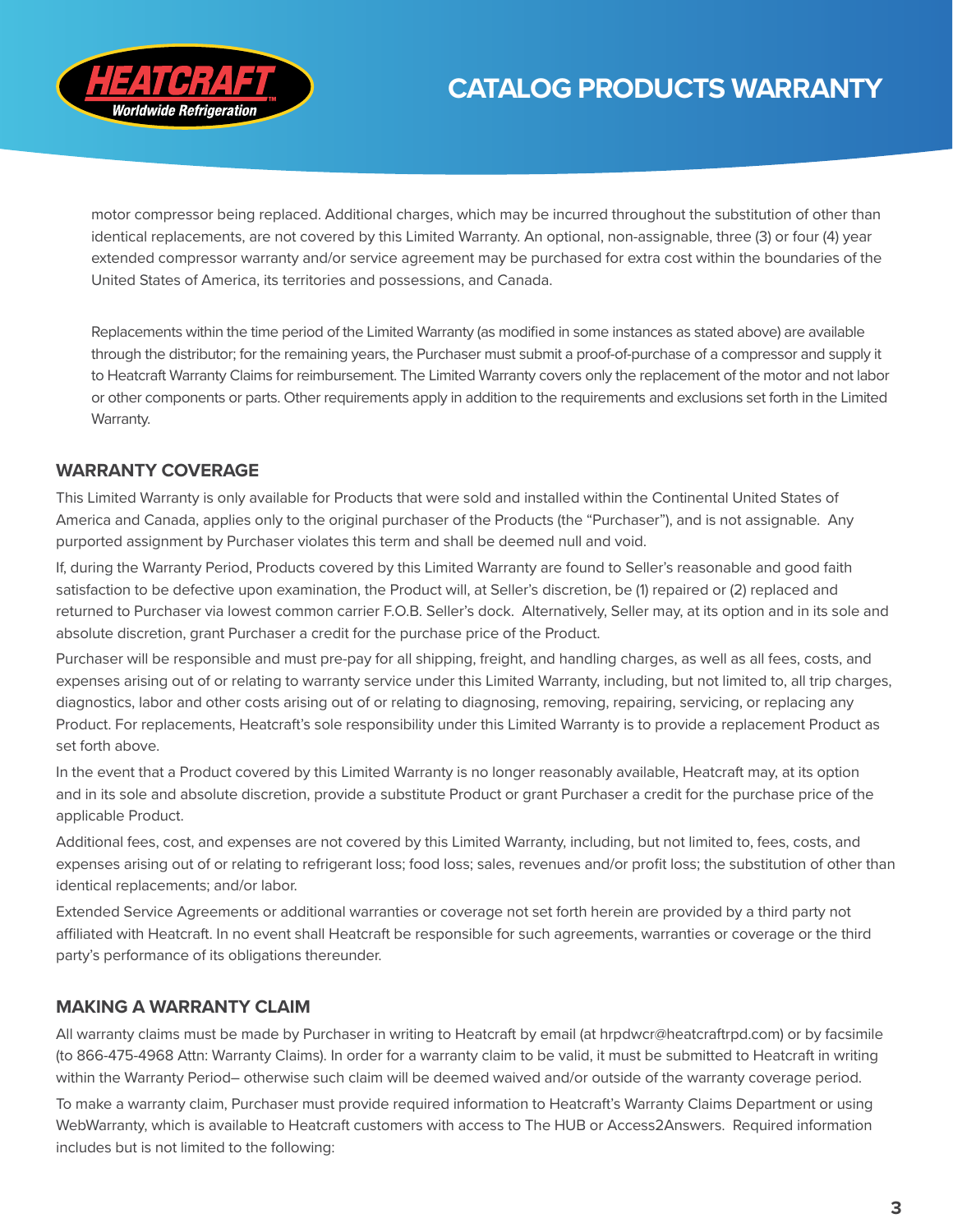

- Model(s) and serial number(s) of Product(s) involved
- Shipping address (where Purchaser would like the replacement part sent)
- Original purchaser of Product and address or original invoice/acknowledgment number
- Start-up date of the Product involved
- Failure date of the part being replaced
- Part number or description
- Reason for replacement or repair
- Itemized invoice of costs to repair
- Actual service and/or wholesaler invoice
- Any other information reasonably requested by Heatcraft (Note Proof of prior maintenance or purchase may also be required)

Providing a purchase order may be necessary and will expedite replacement of parts.

If Purchaser fails to submit any of the required information, including, but not limited to, failing to provide any of the information enumerated above, Heatcraft shall be permitted to reject the warranty claim.

Once a warranty claim is processed, an invoice will be issued to the Purchaser if the Product is covered by this Limited Warranty and Heatcraft determines at its discretion that the Product should be replaced. The invoice will note if the Product can be "field scrapped" or if the Product needs to be returned to Heatcraft. Purchaser must receive written permission from Heatcraft to return the Product. Contact your Heatcraft Sales Representative or a Heatcraft warranty representative at 800- 321-1881 Option 5. If Heatcraft authorizes the return of the Product, the process for returning products set out in Heatcraft's **Returned Products Policy** (included in its Terms and Conditions of Sale), which is incorporated herein, applies. For all warranty returns, Heatcraft will process a credit memo offsetting the amount of the invoice, plus any surface freight charges.

## **WARRANTY FIELD REPAIRS**

Once a warranty claim is processed, Heatcraft may determine, in its sole and absolute discretion, that a Product covered by this Limited Warranty may be repaired in the field. When written authorization is given by Heatcraft, a Field Repair Authorization Number will be issued to Purchaser for an independent, approved technician or a Heatcraft Field Service Engineer to conduct the repairs. This number will reference the estimated costs of repairs. If the repairs are conducted by an independent service technician, Purchaser must send the original service invoice to Heatcraft within thirty (30) days of completion of the repairs, along with copies of any additional documentation required by Heatcraft. The invoice must be complete with a description of all work performed, an itemized breakdown of labor and material, along with the model and serial number of the Product. The Field Repair Authorization Number should also be noted. Any services or warranty field repairs provided by Heatcraft are subject to the Heatcraft Service and In-Field Repair Policy, which is incorporated herein by reference.

All approved warranty field repairs will be reimbursed by Heatcraft to Purchaser solely in the form of a credit to Purchaser's account. Repairs to Products covered by this Limited Warranty should not be performed without prior written authorization from Heatcraft (except during extenuating circumstances that preclude prior contact). Extenuating circumstances are those circumstances in which a repair is needed to prevent serious injury or property damage. In those instances when a warranty field repair is performed without Heatcraft's prior written approval, (1) reimbursement may, or may not be allowed and (2) the repair is the sole responsibility of Purchaser. Repairs to Products not covered by this Limited Warranty are not Heatcraft's responsibility and will be at the discretion of Purchaser, customer, or end user.

If Purchaser fails to comply with any of the terms or conditions of this Warranty Field Repairs section, Heatcraft shall have the right to reject the warranty claim and/or reject any service invoice from the independent, approved technician. In that event,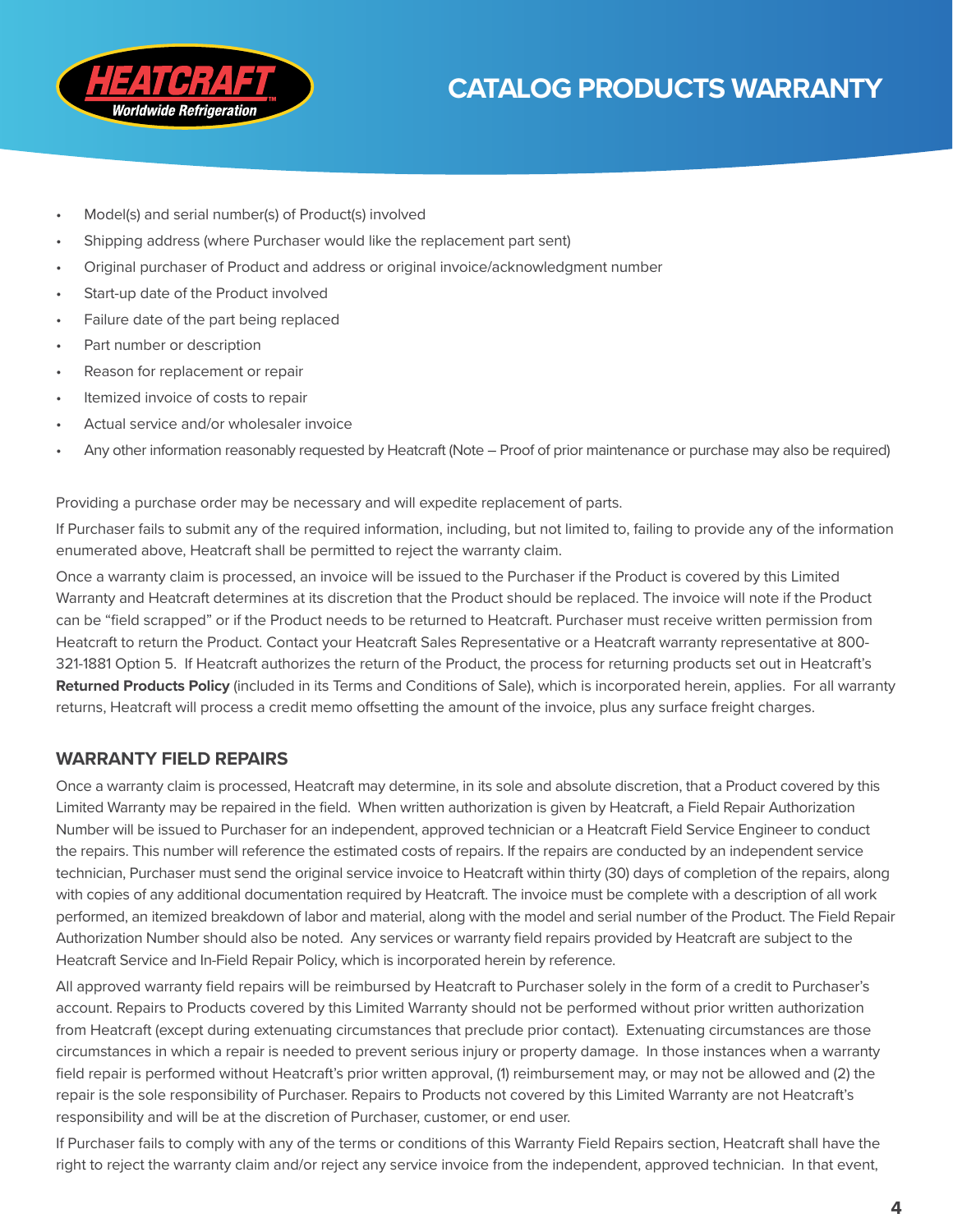



Purchaser shall be solely responsible for all fees, costs, and expenses arising out of or relating to any repair.

## **WARRANTY DISCLAIMERS, LIMITATIONS, AND EXCLUSIONS**

The following limitations and exclusions apply to this Limited Warranty:

- 1. This Limited Warranty does not apply unless the Products containing the applicable Product is properly installed and maintained in accordance with Heatcraft's installation and operation and maintenance instructions; these are provided with the Products or available by contacting Heatcraft.
- 2. This Limited Warranty does not apply if the Product containing the applicable Product is moved after its initial installation; if the serial number on the Product or applicable Product has been altered, defaced, or removed; or if the final destination of the Product is unknown to Heatcraft or not indicated on the sales order provided to Heatcraft.
- 3. This Limited Warranty does not apply unless the installation and all repairs of the Products containing the applicable Product are performed by a licensed professional/contractor experienced with the applicable Product and familiar with local codes and regulations, using manufacturer-specified service Products.
- 4. This Limited Warranty does not cover Products that do not meet and/or are installed in violation of regional government standards or other government requirements.
- 5. This Limited Warranty does not cover damage or defect arising out of, relating to, or resulting, in whole or in part, from:
	- a. Any act of God, including, but not limited to, fire, floods, wind, lightning, hurricanes, tornadoes or earthquakes;
	- b. Mold;
	- c. Installation or operation in a corrosive atmosphere, or otherwise in contact with corrosive materials (e.g., chlorine, fluorine, salt, recycled wastewater, fertilizers, or other damaging substances or chemicals);
	- d. Accident, misuse, neglect, or unreasonable use or operation of the Product, including, but not limited to, operation of the Products, components, or electrical equipment on low, high or improper voltages (low and high voltage is defined as more than a 5% drop below or 10% higher than name plate voltage ratings) or voltages other than in the range specified by Heatcraft (includes damages caused by brownouts). Operation of proper field supply voltage to the Products is the responsibility of Purchaser or end user;
	- e. Improper wiring connection of controls or safety switch circuits;
	- f. Modification, change or alteration of the Product, except as directed in writing by Heatcraft;
	- g. Operation with system components that do not match or meet the specifications recommended by Heatcraft;
	- h. Use of accessories or additives that have not been approved by Heatcraft that are installed on or in the Products;
	- i. Use of contaminated or alternate refrigerant;
	- j. Cosmetic or other damages that do not hinder or impair the Product's performance;
	- k. Any action or inaction by a third party, including, but not limited to, any shipper, carrier, distributor, or installer; and/or
	- l. Damage caused by frozen or broken water pipes.
- **6. HEATCRAFT MAKES NO EXPRESS WARRANTIES OTHER THAN THE LIMITED WARRANTY SPECIFIED HEREIN. ALL IMPLIED WARRANTIES, INCLUDING THE IMPLIED WARRANTIES OF MERCHANTABILITY AND FITNESS FOR A PARTICULAR PURPOSE, ARE EXCLUDED TO THE EXTENT LEGALLY PERMISSIBLE. ALL OTHER OBLIGATIONS OR LIABILITIES OF HEATCRAFT ARE HEREBY DISCLAIMED. Should an exclusion or limitation of the warranty be unenforceable, such implied warranties are in any event limited to a period of one (1) year.** \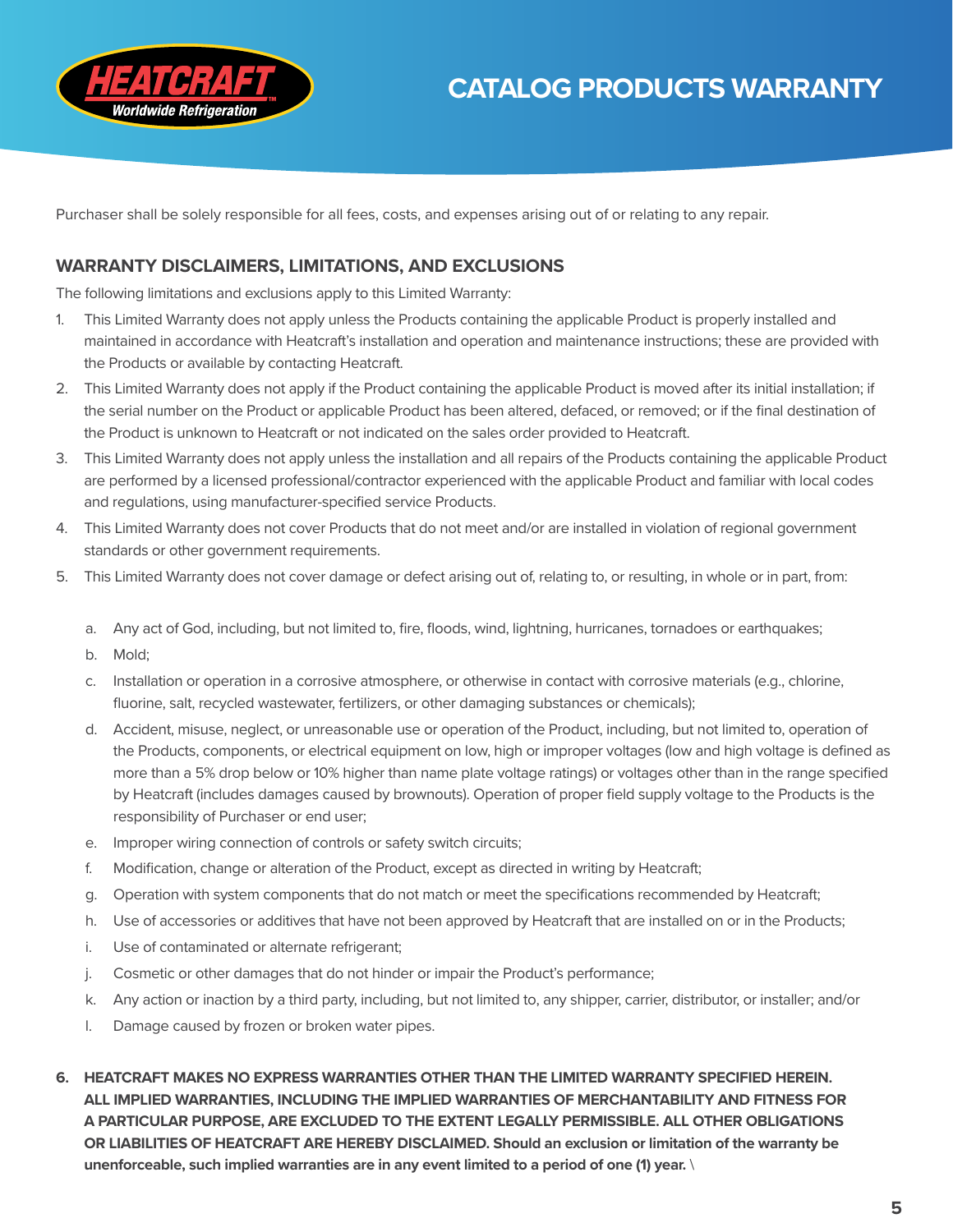

- **7. IN NO EVENT SHALL HEATCRAFT HAVE ANY LIABILITY FOR INCIDENTAL, CONSEQUENTIAL, INDIRECT, SPECIAL AND/OR PUNITIVE DAMAGES, INCLUDING, BUT NOT LIMITED TO, LOST PROFITS, LOSS OF USE, HIGHER UTILITY COSTS, REFRIGERANT LOSS, FOOD LOSS, BUSINESS VALUATION LOSS, BUSINESS INTERRUPTION, SALES LOSS, LABOR FOR REMOVING AND RESTOCKING PRODUCT, OR PROPERTY DAMAGES, EVEN IF SUCH DAMAGES ARE FORESEEABLE. HEATCRAFT'S MAXIMUM LIABILITY FOR DAMAGES IS LIMITED TO THE AMOUNT PAID BY THE PURCHASER FOR THE PARTICULAR PRODUCT INVOLVED. Some states do not allow limitations on the duration of an implied warranty or the exclusion or limitation of incidental or consequential damages. In such states, the limitations or exclusions may not apply to Purchaser.**
- 8. Heatcraft will not pay electricity or fuel costs, or increases in electricity or fuel costs, for any reason whatsoever. This Limited Warranty does not cover lodging expenses.
- 9. Heatcraft will not be responsible for any default or delay in performance under this Limited Warranty.

## **DISPUTE RESOLUTION**

#### *NOTE - Please read this section carefully as it affects your rights and the resolution of Disputes.*

1. Contact Heatcraft: Please report any Dispute (defined below) to:

Heatcraft Refrigeration Products LLC

ATTN: Warranty Department

2175 West Park Place Blvd., Stone Mountain, GA 30087

**2. Mandatory Arbitration: Both Purchaser and Heatcraft agree that all Disputes must be resolved exclusively through final and binding arbitration, and not by a court or jury; however, Purchaser or Heatcraft may assert claims in small claims court if (i) the claims qualify for small claims court, (ii) the matter remains in small claims court, and (iii) the matter proceeds only on an individual (not a class or representative) basis.**

Both Purchaser and Heatcraft waive the right to a trial by jury and any right to have a Dispute heard in court. Instead, all Disputes must be resolved in arbitration by a neutral third-party arbitrator. In arbitration, Disputes are resolved by an arbitrator instead of a judge or jury, discovery is more limited than in court and the arbitrator's decision is subject to limited review by courts. However, the arbitrator must follow the law and can award the same damages as in court, including monetary damages, injunctive relief, declaratory relief and other relief. The arbitrator's award can be confirmed in any court of competent jurisdiction.

A single arbitrator, with the American Arbitration Association ("AAA"), will conduct the arbitration, and the award may not exceed the relief allowed by applicable law. The arbitration will be conducted in the county of Purchaser's primary place of business or other mutually agreed location. For claims of \$50,000 or less, the AAA's Supplementary Procedures for consumer-related Disputes will apply. For claims over \$50,000, the AAA's Commercial Arbitration Rules will apply. If either set of rules is not available, the AAA rules applicable to consumer Disputes apply. The AAA's rules and a form initiating arbitration proceedings are available at www.adr.org or by calling 1-800-778-7879.

This arbitration provision is subject to the Federal Arbitration Act ("FAA"), which governs its interpretation and enforcement. To the extent the FAA does not apply to any Dispute, the laws of the State of Georgia, without regard to principles of conflicts of law, will apply. The Parties intend for this arbitration provision to be construed as broadly as possible to require arbitration.

Except as expressly set forth in the Arbitration Class Action Waiver below, the arbitrator(s) will decide all issues of enforceability interpretation and application of this Dispute Resolution section, the arbitration provision, and this Agreement, with the exception of deciding whether the Arbitration Class Action Waiver below is valid or enforceable. Except as expressly stated otherwise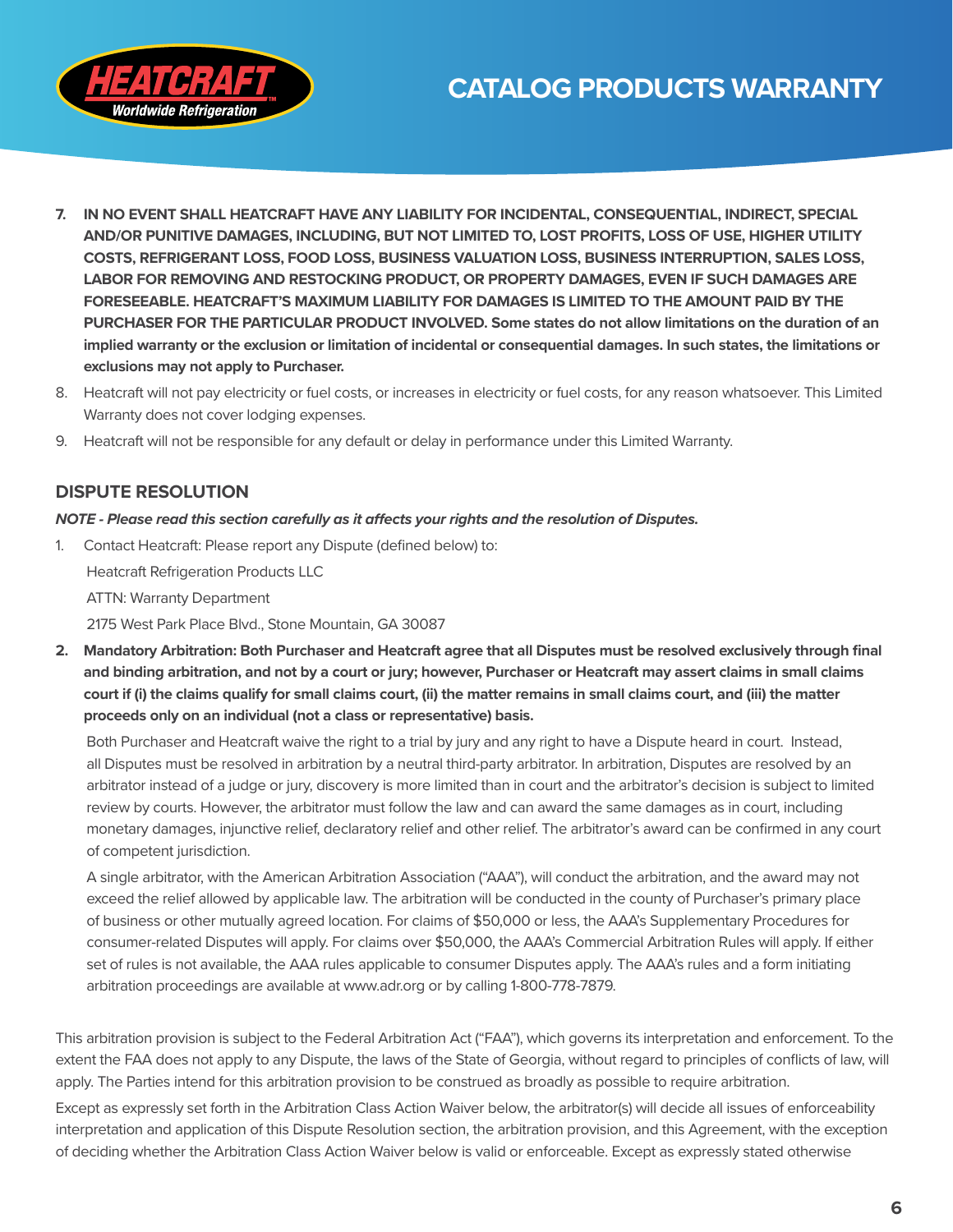

below, a court will resolve any question regarding the validity or enforceability of the Arbitration Class Action Waiver. This provision is intended to be and shall constitute a delegation provision.

This Dispute Resolution section shall survive the expiration and termination of these Terms.

This arbitration agreement does not preclude Purchaser from bringing issues to the attention of federal, state, or local agencies. Such agencies can, if applicable Law allows, seek relief against Heatcraft on Purchaser's behalf.

The prevailing party in any arbitration shall be awarded its (a) arbitration fees, costs, and expenses; (b) reasonable expert fees, costs, and expenses; and (c) reasonable attorneys' fees, costs and expenses.

**Arbitration Class Action Waiver (for all states other than California)** – HEATCRAFT AND PURCHASER AGREE THAT ARBITRATION WILL PROCEED SOLELY ON AN INDIVIDUAL BASIS AND NO DISPUTE WILL BE ARBITRATED AS A CLASS ACTION, CONSOLIDATED WITH THE CLAIMS OF ANY OTHER PARTY, OR ARBITRATED ON A CONSOLIDATED, REPRESENTATIVE OR PRIVATE ATTORNEY GENERAL BASIS. Unless Heatcraft and Purchaser agree otherwise in writing, the arbitrator's authority to resolve and make awards is limited to Disputes between Heatcraft and Purchaser. The arbitrator's award or decision will not affect issues or claims involved in any proceeding between Heatcraft and any person or entity who is not a party to the arbitration. The arbitrator may award monetary, declaratory, or injunctive relief only in favor of the individual Party seeking relief and only to the extent necessary to provide relief warranted by that Party's individual claim. The arbitrator's award, if any, will not apply to any person or entity that is not a party to the arbitration. A court, not the arbitrator, will decide any questions or disputes regarding the enforceability of this Arbitration Class Action Waiver. If a court deems any portion of this Arbitration Class Action Waiver invalid or unenforceable, the entire arbitration provision (other than this sentence) will be null and void and not apply. For the avoidance of doubt, in no event shall an arbitration occur on a class or collective basis.

**Arbitration Class Action Waiver (for California)** – HEATCRAFT AND PURCHASER AGREE THAT ARBITRATION WILL PROCEED SOLELY ON AN INDIVIDUAL BASIS AND NO DISPUTE WILL BE ARBITRATED AS A CLASS ACTION, CONSOLIDATED WITH THE CLAIMS OF ANY OTHER PARTY, OR ARBITRATED ON A CONSOLIDATED, REPRESENTATIVE, OR PRIVATE ATTORNEY GENERAL BASIS; PROVIDED, HOWEVER, THAT BUYER SHALL BE PERMITTED TO SEEK AND OBTAIN PUBLIC INJUNCTIVE RELIEF IN ARBITRATION. Unless Heatcraft and Purchaser agree otherwise in writing, the arbitrator's authority to resolve and make monetary damage awards is limited to Disputes between Heatcraft and Purchaser. The arbitrator may award monetary relief only in favor of the individual Party seeking relief and only to the extent necessary to provide relief warranted by that Party's individual claim. The arbitrator's monetary award, if any, will not apply to any person or entity that is not a party to the arbitration. A court, not the arbitrator, will decide any questions or disputes regarding the enforceability of this Arbitration Class Action Waiver other than a dispute over whether this Arbitration Class Action Waiver is enforceable under McGill v. Citibank, N.A., 2 Cal 5th 945 (2017) and related case law (that question shall be determined by an arbitrator). If a court deems any portion of this Arbitration Class Action Waiver invalid or unenforceable, the entire arbitration provision (other than this sentence) will be null and void and not apply. For the avoidance of doubt, in no event shall an arbitration occur on a class or collective basis.

**Non-Arbitration Class Action and Jury Waiver** – If for any reason any Dispute proceeds in court rather than arbitration, Heatcraft and Purchaser waive any right to a jury trial, and the Dispute will proceed solely on an individual, non-class, non-representative basis. Neither Heatcraft and Purchaser may be a class representative or class member or otherwise participate in any class, consolidated, private attorney general, or representative proceeding; provided, however, that Purchasers in California can seek and obtain public injunctive relief.